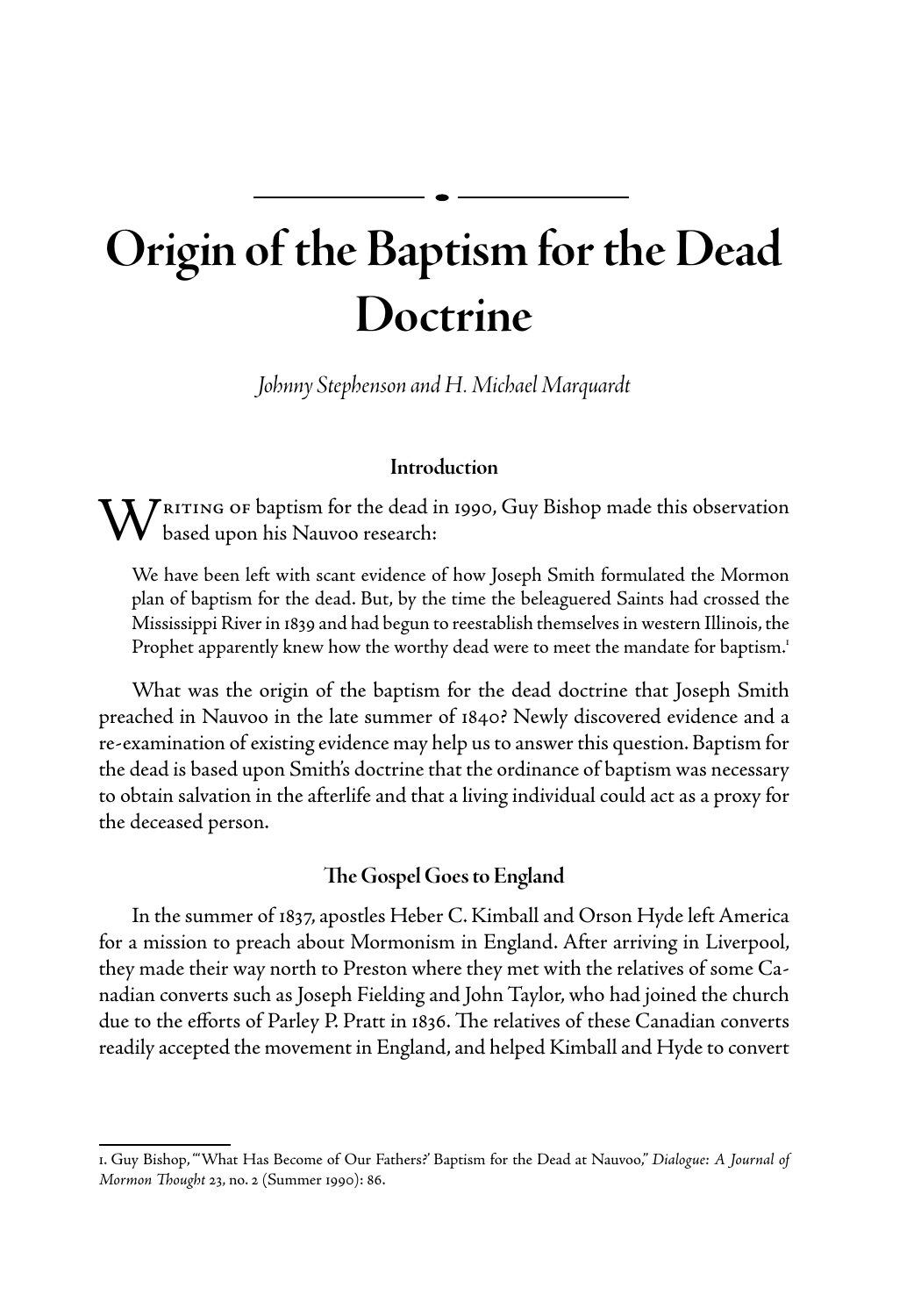many others including William Clayton,<sup>2</sup> who would be appointed second counselor to the British Mission president Willard Richards. By the end of 1837, nearly a hundred fifty converts had been baptized due to the efforts of these apostles.

A year later, another of the original Quorum of Twelve, David W. Patten, went on a mission in April 1838. But before he could fulfill it, he was wounded in the Battle of Crooked River<sup>3</sup> in Ray County, Missouri, and died from his injuries on October 25, 1838.

On July 8, 1838, John Taylor, Wilford Woodruff, John E. Page, and Willard Richards were appointed to fill vacancies in the Quorum of Twelve. At the same time Joseph Smith instructed all twelve to leave Far West on April 26, 1839, and journey "over the great waters" to "promulgate my gospel."4 In January 1839 Joseph's cousin George A. Smith was appointed to a vacancy in the Twelve.

 By April 1840 eight apostles had assembled together in the British Isles at Preston, England, where they ordained Willard Richards to their quorum. At a general conference held on April 15, 1840, the apostles announced that there were 1,671 members, 34 elders, 52 priests, 38 teachers, and 8 deacons in England and Scotland.5

The Mormons had their most successful gains among the English in what was called the British Northwest. Here was found the United Brethren, a splinter group of the Primitive Methodists who broke from them because they were too formal and worldly.6 As Stephen J. Fleming writes:

What got Wesleyan Methodism off the ground in the 1740s was the Wesleys' encounter with and response to the demands of primary religion… Wesley rejected the Reformers' claim that miracles were no longer necessary after the apostles: "The grand reason why the miraculous gifts were so soon withdrawn was not only that faith and holiness were well nigh lost, but that dry, formal, orthodox men began even then to ridicule whatever gifts they had not themselves, and to decry them all as with madness or imposture."

<sup>2.</sup> William Clayton (1814–79) was baptized on October 21, 1837. He helped start a branch of the church in Manchester, England. James B. Allen explained that Ann Booth "received a remarkable vision foreshadowing the introduction of the doctrine of baptism for the dead." According to Allen "Many of Clayton's converts came from the Church of England, which claimed over half the people of Manchester who belonged to any religion. Others were from prominent dissenting groups, such as the Methodists and the United Brethren." James B. Allen, *No Toil nor Labor Fear: the Story of William Clayton* (Provo, UT: Brigham Young University Press, 2002), 12.

<sup>3.</sup> The Battle of Crooked River was a skirmish that took place on October 24, 1838, between Mormon settlers under the command of David W. Patten (codenamed "Captain Fearnought") and a Missouri State Militia unit under the command of Samuel Bogart. See Stephen C. LeSueur, *The 1838 Mormon War in Missouri* (Columbia: University of Missouri Press, 1987), 137–42**.**

<sup>4.</sup> LDS D&C 118:4–6.

<sup>5.</sup> Scott G. Kenney, ed., *Wilford Woodruff's Journal*, *1833–1898*, typescript, 9 vols. (Midvale, UT: Signature Books, 1983–85), April 15, 1840, 1:438.

<sup>6.</sup> Stephen J. Fleming, "The Religious Heritage of the British Northwest and the Rise of Mormonism," *Church History* 77, no. 1 (March 2008): 73.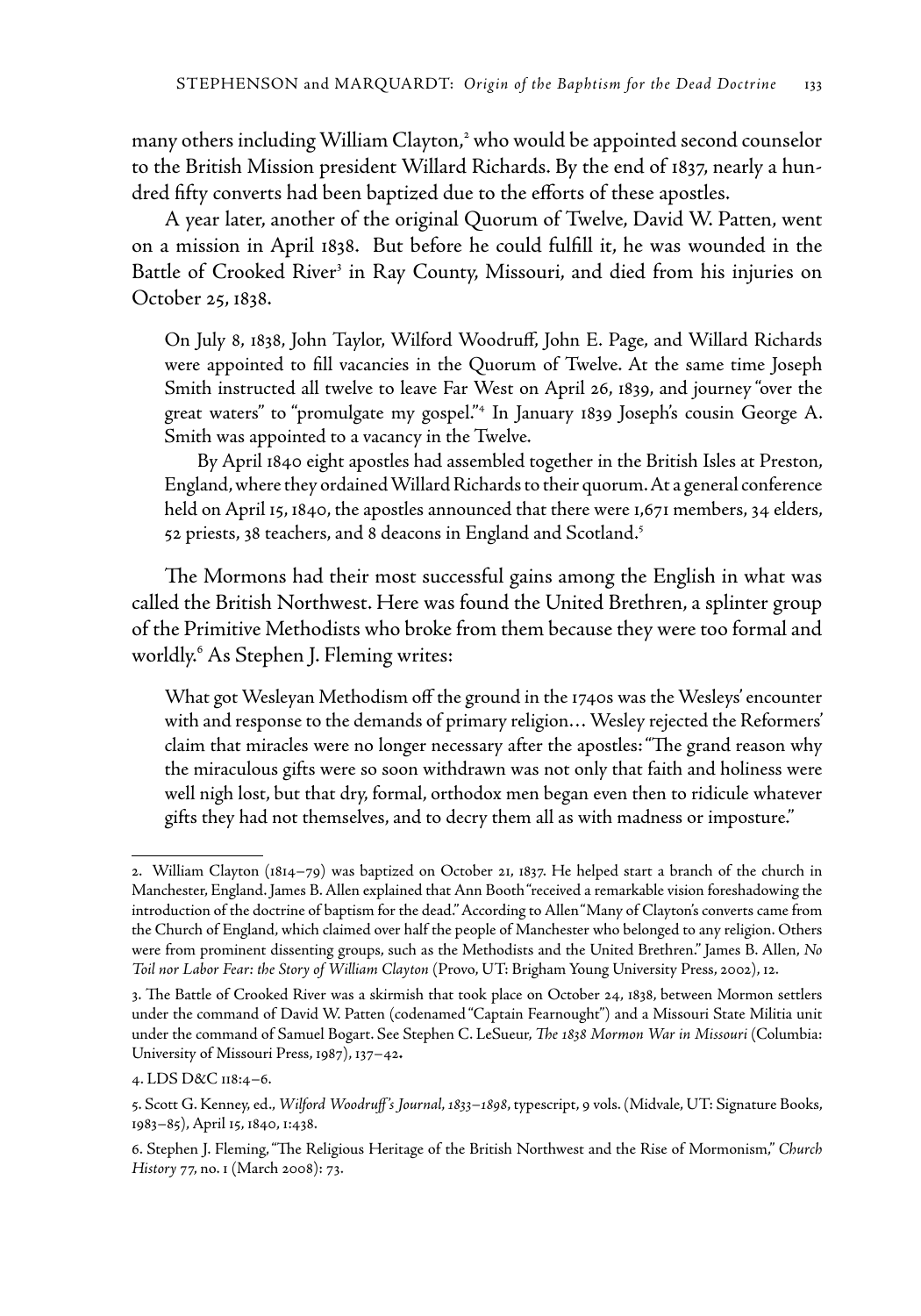…Yet many of his followers had experiences beyond the inward manifestation of forgiveness: Methodists reported falling, trances, visions, prophesying, and even healings. The pinnacle experience … was the vision of the Father or the Son or both. … It was this supernaturalism, particularly in the form of miracles and revelation, that the Reformation suppressed and that popular movements like Methodism and Mormonism sought to recover. …

 Born in 1805, Joseph Smith was raised during Methodism's tremendous growth [in America] by its supernaturalism. Smith's parents were themselves avid practitioners of supernatural religion, with both manifesting high anxiety about their own salvation as well as practicing folk magic. With such a background, Smith soon found himself attracted to the Methodists…7

In March 1839 Joseph Smith explained to Isaac Galland:

 we believe that we have a right to embrace all, and every item of truth, without limitation or without being circumscribed or prohibited by the creeds or superstitious notions of men, or by the dominations of one another, when that truth is clearly demonstrated to our minds, and we have the highest degree of evidence of the same; we feel ourselves bound by the laws of God … by any manifestation, whereof we know that it has come from God: and has application to us ... we believe that it is our privilege to reject all things, whatsoever is clearly manifested to us that they do not have a bearing upon us.<sup>8</sup>

## **The Vision of Ann Booth**

One of those English Mormons converted by William Clayton was Ann Eastwood Booth, the wife of Robert Booth of Manchester.<sup>9</sup> A month before the general conference was held in Preston, Ann reported that she had a vision on March 12, 1840, about the spirit world that subsequently came to the attention of Brigham Young. On May 27, 1840, Brigham wrote to his wife Mary Ann<sup>10</sup> about the vision and included a copy of it in his letter. He mentioned that the vision concerned "David W. Patten's minestry in the world whare he has gon[e]." The original spelling and punctuation are retained, with words written above the line put on the line. The following are excerpts from Ann's vision:

<sup>7.</sup> Ibid., 78–80.

<sup>8. &</sup>quot;Copy of a letter from J. Smith jr. to Mr. Galland," Letter from Liberty Jail, Clay County, Missouri, to Isaac Galland, March 22, 1839; in *Times and Seasons* 1, no. 4 (February 1840): 54.

<sup>9.</sup> Ann Eastwood Booth (1794–1874) and Robert Booth (1785–1846) were married in Manchester, England in 1817. They immigrated to the United States in 1840 with William Clayton's company. Not much is known about Robert Booth. Ann Booth immigrated west with the Saints and died in Utah.

<sup>10.</sup> Mary Ann Angell Young (1803–82) was Brigham Young's second wife; his first wife had previously died. They were married on March 31, 1834.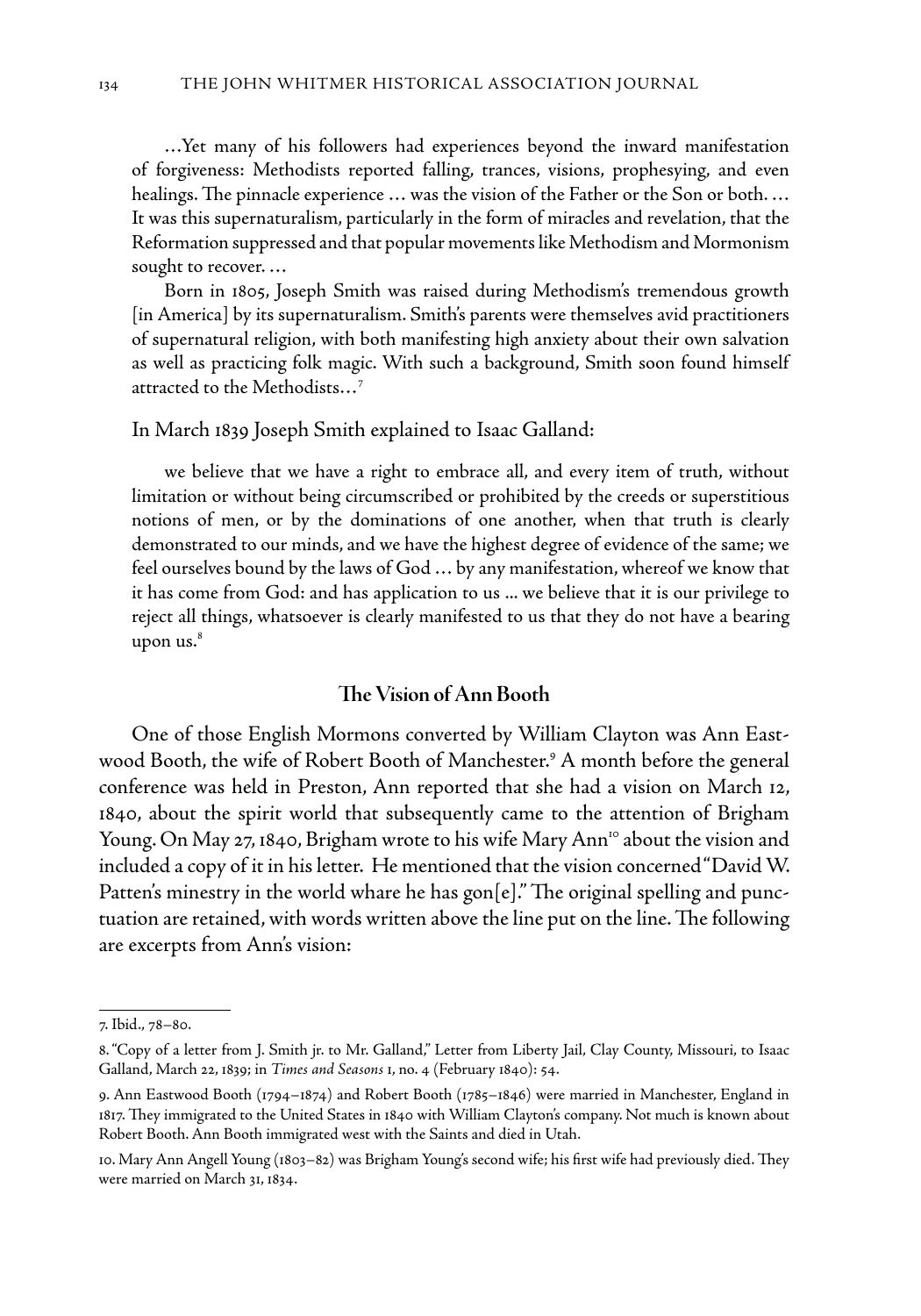on ariveing at the dore [door] of the upermost Prision I behe[l]d one of the 12 apostles of the Lamb who had be[e]n martered in America, standing at the dore of the Prison holding a key in his hand with which he opned unlocked the dore and went in and I fol[low]ed him. . . .

 the Apostle then commecd to preached the Baptism of repentence for the remision of sins, and the gift of the Holy G[h]ost by the la[y]ing of hands when the hundreds of prisners gave a shout with aloud voice, saying Glory be to God for ever and ever. . . .

 the Apostle then called to John Wesley by name who came fawrd [forward] quickley and both went down into t[he] water and the Apostle Baptized him and coming up out of the water he lade [laid] his hands upon him for the gift of the Holy G[h]ost, at the same time ordainedng him to the Preasthood of Aaron;

 the Apostle then retired to the place ware he first sto[o]d. and John Wesley then proseded to Baptize a man by the [name] of Kilbham and next John Madison and Wm Scott. and John Tongue who ware [were] Methodest Pr[e]achers with whome I had be[e]n a quanted personly. . . . and after this he Baptized all the Prisoners amounting to menny [many] hundreds. after they ware all Baptized. the Apostle Lade his hands on them all and confermed [confirmed] them $\mathrm{I}^{\mathrm{n}}$ 

Ann further indicated that she had not heard of the death of David Patten before her vision. A few months later, on July 2, 1840, Wilford Woodruff wrote in his journal that he "spent the day at 149 Oldham road in writing. I was informed of a remarkable vision of Sister Ann Booth which I have written on the following page."12 Woodruff wrote in his journal "A Remarkable Vision" of Ann Booth. There are some slight differences between the the copy of Brigham Young and that of Woodruff.

#### **David W. Patten the Martyr**

Back in America, David W. Patten was being hailed as a martyr to Mormonism. In the *Times and Seasons* an account of his death in Missouri was printed in November 1839:

On the retreat of the mob from Daviess, I [ Joseph Smith Jr.] returned to Caldwell [County], hoping to have some respite from our enemies, at least for a short time; but upon my arrival there, I was informed that a mob had commenced hostilities on the borders of that county, adjoining to Ray co. and that they had taken some of our brethren prisoners, burned some houses, and had committed depredations on the peaceable inhabitants. A company under the command of Capt. Patten, was ordered out by Lieutenant Col. Hinckle to go against them, and stop their depredations, and drive

<sup>11.</sup> Brigham Young, letter, Manchester and Lancashire [England] to Mary A. Young, Commerce, Illinois, May 26–27, 1840, MS 15616, Box 1, Folder 7, crossed out words omitted, LDS Church History Library, Salt Lake City. Letter published in Ronald O. Barney, "Letters of a Missionary Apostle to His Wife: Brigham Young to Mary Ann Angell Young, 1839–1841," *BYU Studies* 38, no. 2 (1999):177–81.

<sup>12.</sup> Kenney, *Wilford Woodruff's Journal*, July 2, 1840, 1:475.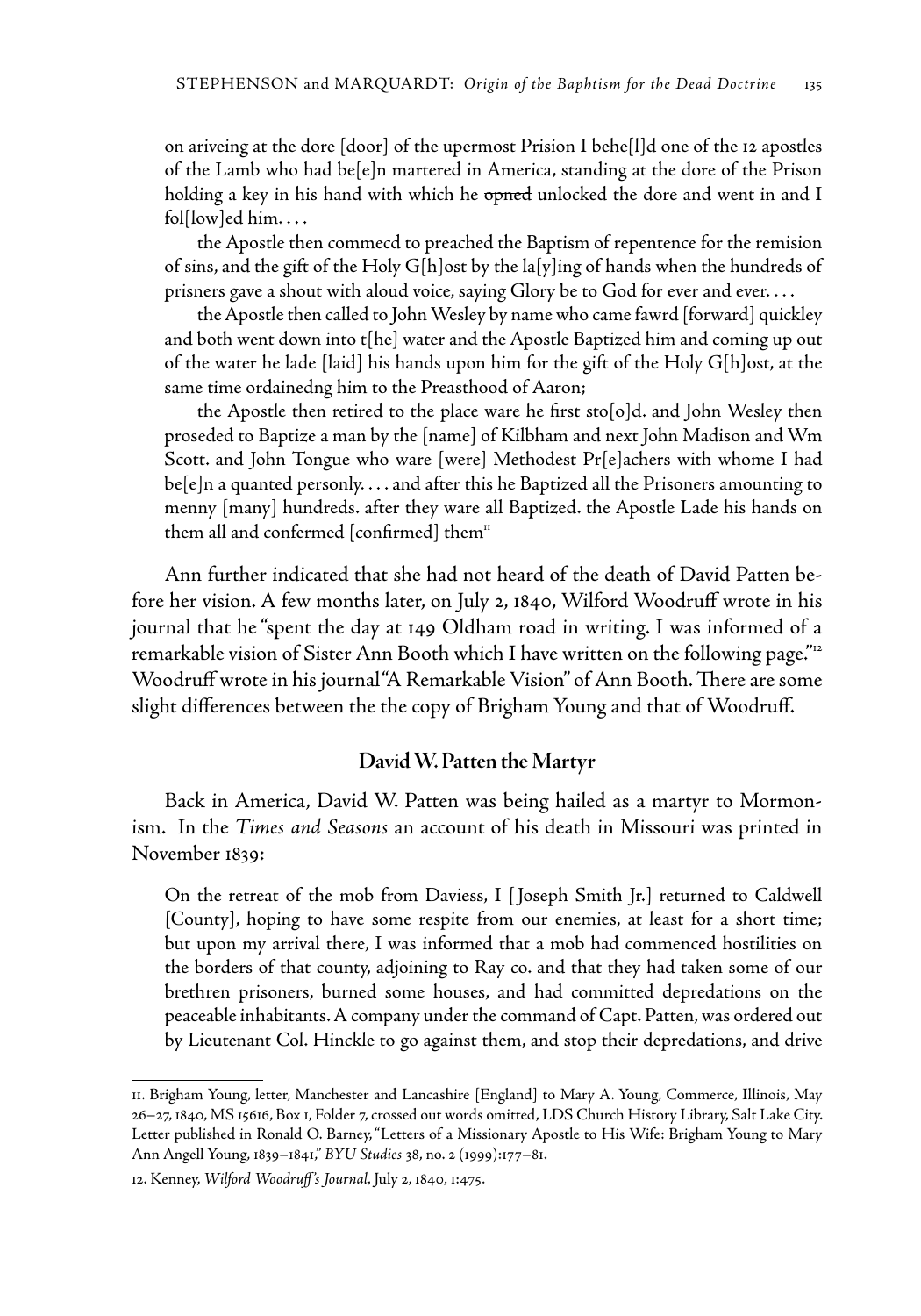them out of the county. Upon the approach of our people, the mob fired upon them, and after discharging their pieces, fled with great precipitation, with the loss of one killed and several wounded. In the engagement Capt. Patten, (a man beloved by all who had the pleasure of his acquaintance,) was wounded and died shortly after.<sup>13</sup>

Six months earlier, Wilford Woodruff recorded in his journal:

Elder David W. Patten… was martered in Missouri in 1838 for the word of God & the testimony of Jesus Christ. He was the first marter of the quorum of the Twelve Apostles of the Church of Jesus Christ of Latter Day Saints chosen to build up the kingdom of GOD & prepare for the coming of Christ.<sup>14</sup>

After his arrival in England, Woodruff wrote in November 1839:

I had a dream during the night & had an interview with Mrs Woodruff, But did not see [daughter] Sarah Emma. I travelled a distance with Judge [Elias] Higby in a hard storm in my dream. I also saw Br David Patten who was Martered in Missouri.<sup>15</sup>

Though Ann Booth wrote that she never heard of the death of David W. Patten previous to having her vision in March 1840, Patten had become widely known and identified as a martyr soon after his death.

## **The Gospel in the Spirit World**

Mary Ann Young had most likely received the copy of Ann Booth's vision from her husband Brigham Young in mid-summer 1840 and shared it with many in the Nauvoo community. The vision had excited and inspired many, including those apostles who had read it. The vision spoke of David W. Patten as performing an important mission in the spirit world, a place where many of the Mormons believed they too would be called to serve after death. Heber C. Kimball wrote "I hurd [heard] from brother Daivid a Short time a go he was preaching the gospel to the Spirrits in prison."16

When Joseph Smith was working on his Bible translation in 1830, his scribe Sidney Rigdon wrote about the wicked who had died in the days of Noah:

but behold these which thine eyes are upon shall perish in the floods and beho[ld] I will shut them up an a prison have I prepared for them and that which I have chosen [ Jesus

<sup>13. &</sup>quot;Extract, From the Private Journal of Joseph Smith Jr.," *Times and Seasons* 1, no. 1 (November 1839): 5, Commerce, Illinois.

<sup>14.</sup> Kenney, *Wilford Woodruff's Journal*, April 26, 1839, 1:328.

<sup>15.</sup> Ibid., November 11, 1839, 1:368.

<sup>16.</sup> Heber C. Kimball to "My Dear Companion" [Vilate Kimball], July 9, 1840, Heber C. Kimball Collection, MS 12476, LDS Church History Library.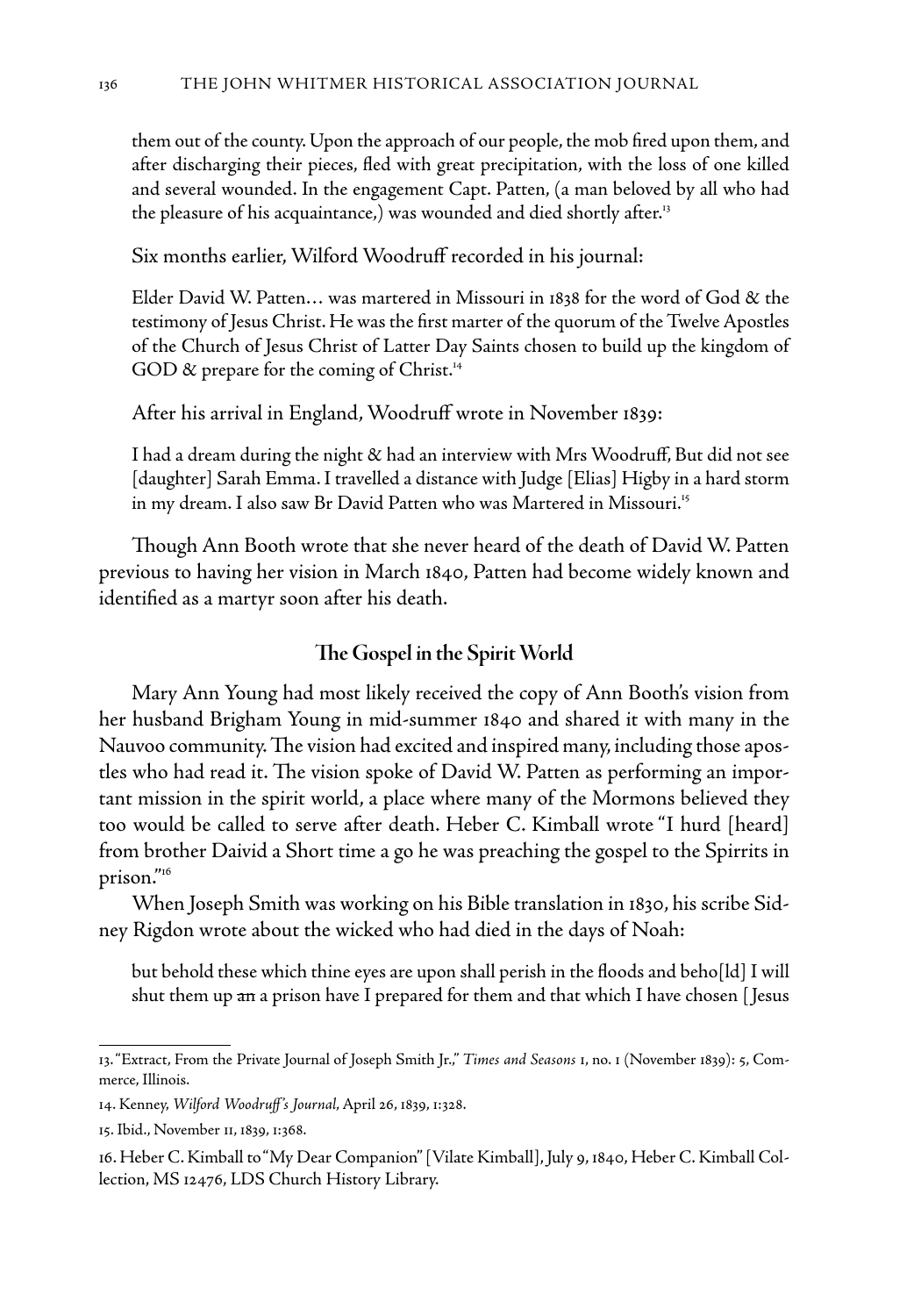Christ] hath plead before my face wherefor[e] he suffereth for their sins inasmuch as they will repent in the day that my chosen shall return unto me and untill that day they shall be in torment $17$ 

A few years later Smith and Rigdon reported their own vision of the afterlife in which those who were locked up in this "spirit prison" would inherit a "lesser glory":

And again we saw the Terrestrial world  $\&$  behold  $\&$  lo these are they who are of the Terrestrial whose glory differeth from that of the Church of the first born who have received of the fulness of the father even as that of the Moon differeth from the Sun of the firmament. Behold these are they who died without law & also they who are the spirits of men kept in prison whom the Son visited & preached the gospel unto them that they might be Judged according to men in the flesh who received not the testimony of Jesus in the flesh but afterwards received it these are they who are honorable men of the Earth who were blinded by the craftiness of men $^{\text{18}}$ 

In January 1836, at Kirtland, Ohio, Joseph Smith reported another vision of the afterlife, one in which he saw:

father Adam, and Abraham and Michael and my father and mother, my brother Alvin that has long since slept and marvled how it was that he had obtained an inheritance in that kingdom, seeing that he had departed this life, before the Lord had set his hand to gather Israel the second time and had not been baptized for the remission of sins.

Smith would then proclaim a solution for this dilemma:

all who have died with[out] a knowledge of this gospel, who would have received it, if they had been permitted to tarry, shall be heirs of the celestial kingdom of God— also all that shall die henseforth, without a knowledge of it, who would have received it, with all their hearts, shall be heirs of that kingdom, for I the Lord will judge all men according to their works according to the desire of their hearts

Joseph Smith "also beheld that all children who die before they arive to the years of accountability, are saved in the celestial kingdom of heaven."19 In 1838 in answer to a question about "those who have died since the days of the apostles," he responded:

<sup>17.</sup> Old Testament Manuscript 1, 17, Community of Christ Library-Archives, Independence, Missouri; LDS Pearl of Great Price, Moses 7:38–39.

<sup>18. &</sup>quot;A Vision of Joseph and Sidney," Hiram Township, Portage County, Ohio, February 16, 1832, in Robin Scott Jensen, Robert J. Woodford, and Steven C. Harper, eds., *Revelations and Translations: Manuscript Revelation Books, Facsimile Edition* (Salt Lake City: Church Historian's Press, 2009), 250–51, added punctuation marks omitted. Comparison with 1835 wording, see LDS D&C 76:71-75; Community of Christ D&C 76:6.

<sup>19.</sup> Joseph Smith Journal, 136–37, January 21, 1836, original spelling and punctuation retained, words written above the line put on the line, crossed out words omitted, LDS Church History Library; LDS D&C 137:5–10. Dean C. Jessee, Mark Ashurst-McGee, and Richard L. Jensen, eds., *Journals, Volume 1: 1832–1839* (Salt Lake City: Church Historian's Press, 2008), 1:167–68.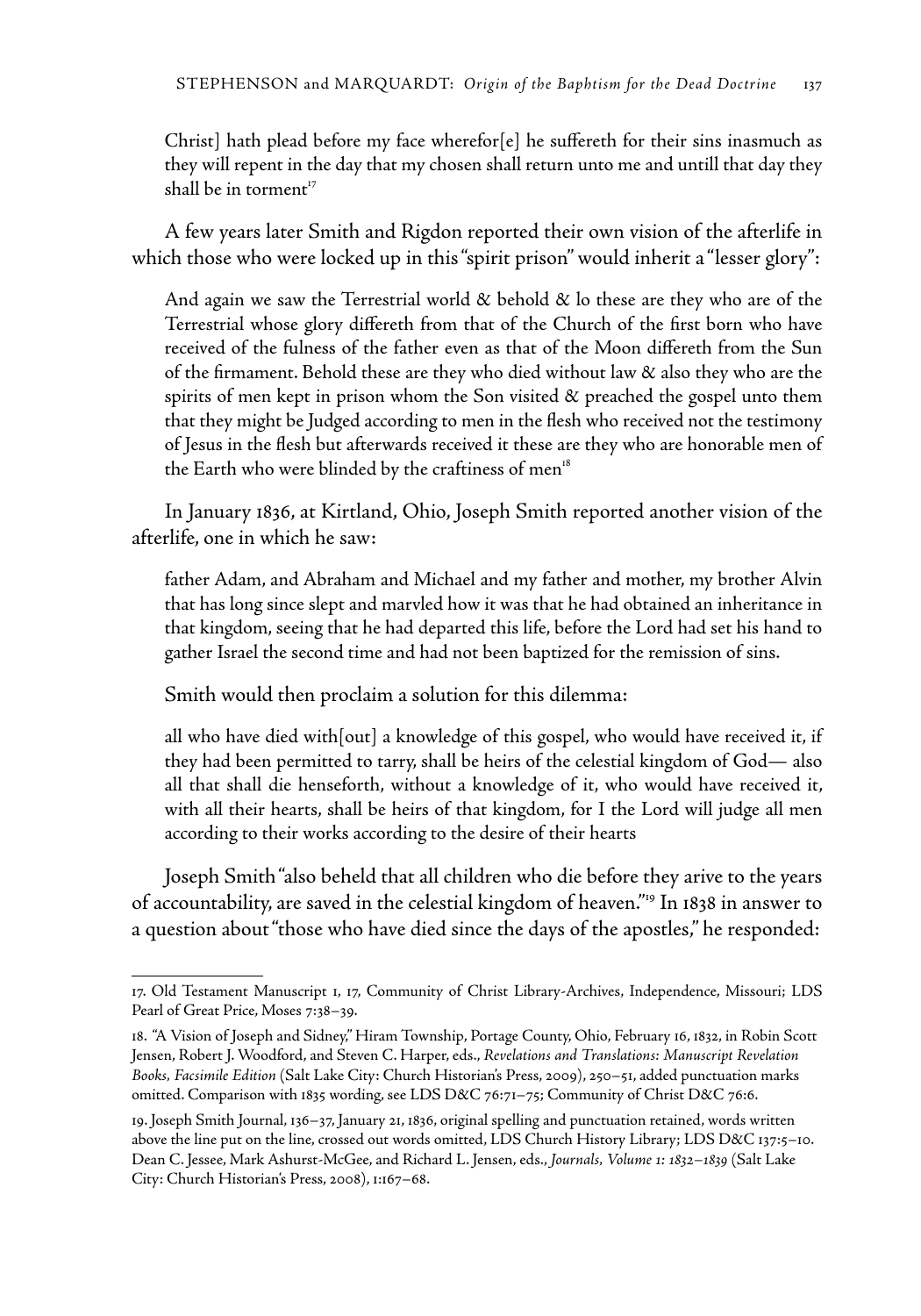All those who have not had an opportunity of hearing the gospel, and being administered to by an inspired man in the flesh, must have it hereafter before they can be finally judged.<sup>20</sup>

Joseph was claiming that all those who had died without exposure to the gospel would need to have it taught to them hereafter. He referenced the Bible in support:

For Christ also hath once suffered once for sins, the just for the unjust, that he might bring us to God, being put to death in the flesh, but quickened by the Spirit: By which also he went and preached unto the spirits in prison $21$ 

Sidney Rigdon wrote of this authority to administer the gospel: "For take the priesthood away by which the gospel was administered, and of what avail is the gospel? the answer is, it is of none; for the gospel is only of use to men, when there is somebody to administer it to them."<sup>22</sup>

As far as the church and Smith were concerned, this settled the matter. But the question of baptism was left unanswered. Ann Booth's vision was innovative in that it spoke of these prisoners being both baptized and confirmed in this spirit world, after they had the gospel preached to them by one who had the authority to do so. This answered the apparent conundrum about baptism and confirmation for those who had not received these ordinances while they were alive.

### **The Death of Seymour Brunson**

In July 1840, a few months after the vision of Ann Booth had made its way to Nauvoo, Seymour Brunson, a forty-year-old high councilman, friend, and bodyguard of Joseph Smith, was taken with a severe sickness. His son Lewis later wrote,

my father having occasion to get up in the night to drive some cattle out of his lot, caught cold which brought on a severe sickness, which ultimately resulted in death. . . . Joseph Smith had previously had him removed to his house thinking the change might prove beneficial to my father's health, but he still continued to decline, and when Joseph understood that my father would rather go than stay, he and others visited him and bidding him goodby, remarked "Brother Brunson, since it is your desire to go, we shall not hold you by faith any longer." My father then called his family together, and after asking my mother if all the children were present, he bid us a last farewell, and shortly

<sup>20. &</sup>quot;In obedience to our promise," *Elders' Journal of the Church of Jesus Christ of the Latter Day Saints* 1, no. 3 ( July 1838): 43, Far West, Missouri, answer to question 16. Whether or not Joseph meant ordinances here is ambiguous. He does not mention the need for ordinances in his January 1836 vision, but couples those who would have received the gospel "with all their hearts" and attain the celestial kingdom with children who die under the age of eight, who are not required to be baptized.

<sup>21. 1</sup> Peter 3:18–19, King James Version.

<sup>22. &</sup>quot;Elder O. Barr," *Latter Day Saints' Messenger and Advocate*, 2, no. 5 (February 1836): 262, Kirtland, Ohio, letter of November 15, 1835.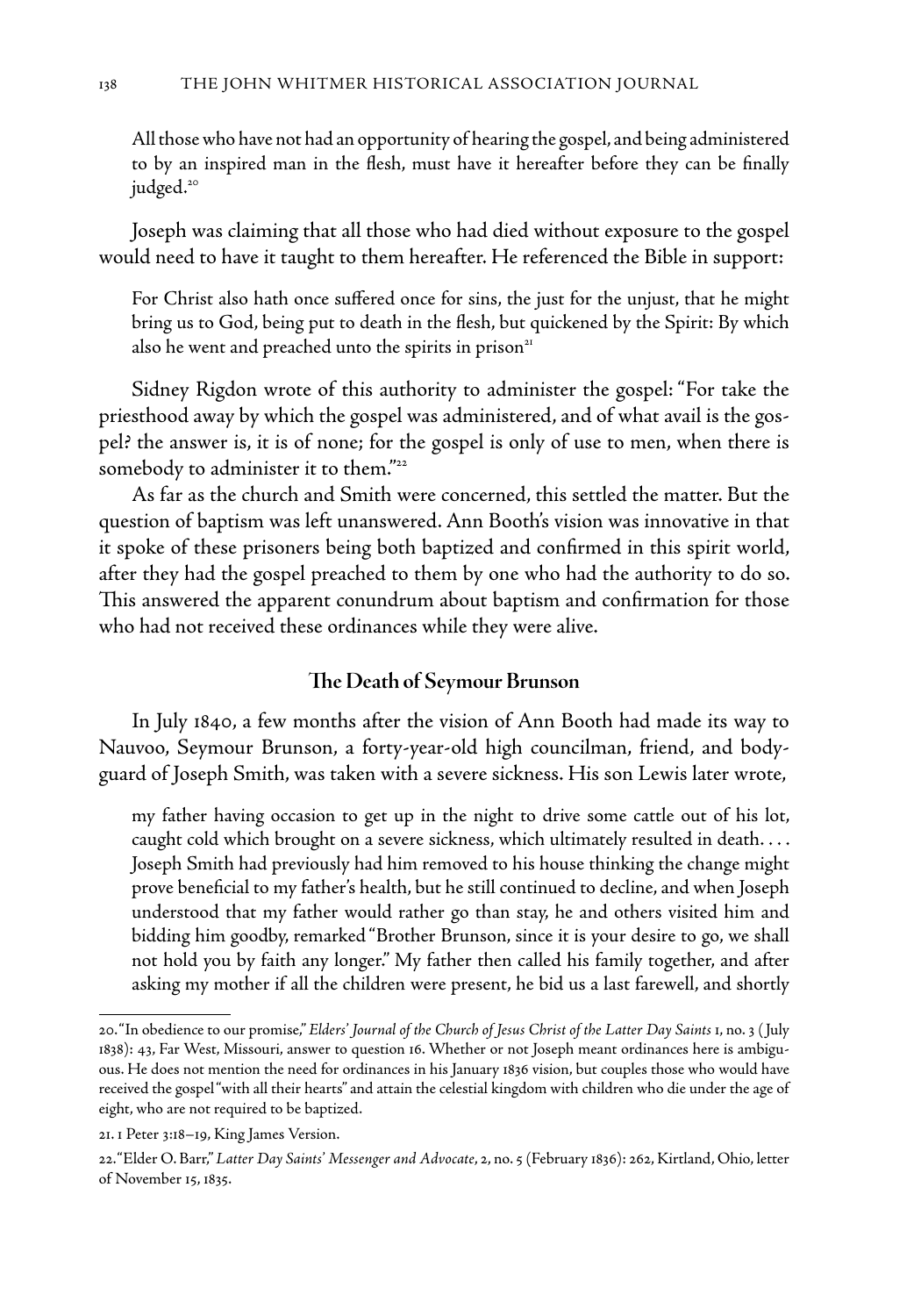after his spirit winged its flight from its earthly tenement to take its place amongst the spirits of the just.<sup>23</sup>

John Smith wrote to his son George A. in England about Brunson's death on August 21, 1840:

there has been considerable sickness in Nauvoo  $\&$  Commerce and many some deaths th[ough] I think not so many as last by any means according to the number of inhabitants I only mention Elder Brunson he Died very happy David Patton came after him he said with a convoy of Angels David wanted him and David[']s God wanted him and Joseph held him back but he must go.<sup>24</sup>

In early September Vilate Kimball wrote to her husband, Heber, in England:

Semor Brunson is dead. every thing was done to save him that could be done, but the Lord had kneed of him a short time before he died he told Joseph not to hold him any longer, for sed [said] he, I have seen David Patten and he wants me and the Lord wants me, and I want to go. they then gave him up. at one time as Joseph entered the room, he told him there was a light incircled him above the brightness of the sun, he exclaimed the room is full of angels, they have come to waft my spirit home, he then bid his family farewell, and sweetly fell asleep in jesus. he requested President Smith to preach his funeral sermon which he did.<sup>25</sup>

Phoebe Woodruff also wrote to her husband Wilford about recent deaths:

Seymour Brunson, he was buried under armes [arms] – he said that brother D. Patten was calling him and desired brother Joseph to let him go for he needed him . . . father Joseph Smith the patriarch a little previous to his death he called his children around him and blessed them and appointed Hiram [Smith] Patriarch in his stead."<sup>26</sup>

From what Vilate and others wrote later, when Seymour Brunson was on his deathbed, he expressed a strong desire to go to that spirit world, saying that he had "seen David Patten," who wanted him to help with the work he was performing there on behalf of the dead. By this time, the vision of Ann Booth had probably influenced many about David Patten including Seymour Brunson. The obituary of Brunson read:

<sup>23. &</sup>quot;Short Sketch of Seymour Brunson, Sr," by his son Lewis Brunson, submitted by Darlinda Gorley, in *Nauvoo Journal* 4, no. 1 (Spring 1992): 4.

<sup>24.</sup> John Smith, Lee County, Iowa to George A. Smith, London, England, August 21, 1840, MS 1322, Box 9, Folder 2, LDS Church History Library.

<sup>25.</sup> Vilate Kimball, Nauvoo, Illinois, to Heber C. Kimball, Liverpool, England, September 6, 1840, MS 3276, Folder 2, LDS Church History Library.

<sup>26.</sup> Phebe Woodruff, Lee County, Iowa Territory, to "My Dear Companion" [Wilford Woodruff ], London, England, October 6–19, 1840, Wilford Woodruff Collection 1831–1905, MS 19509, Folder 36, LDS Church History Library.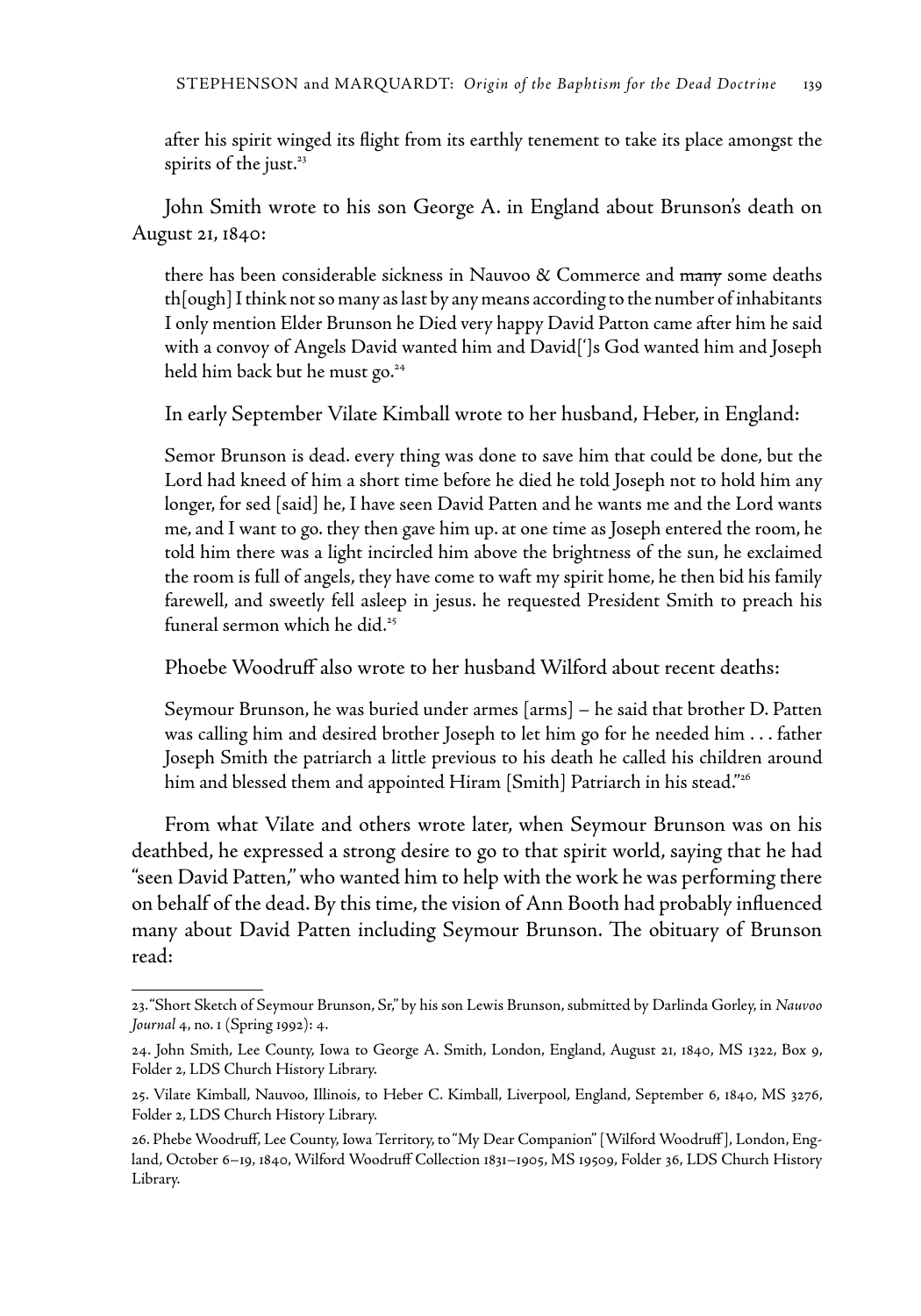In this place, Aug. 10th Leut. Col. Seymour Brunson, aged 40 years, 10 months and 23 days. Col. Brunson, was one among the first elders; he has always been a lively stone in the building of God; he was much respected by his friends and acquaintances; he died in the triumphs of faith, and in his dying moments bore testimony to the gospel he had embraced by which "life and immortality was bro't to light."<sup>27</sup>

It is apparent that in 1840 church members were buried soon after they died. For example, Sarah Beeman died on August 29, 1840, and was buried the next day. Joseph Smith Sr. died on September 14, 1840, and the burial and funeral was on September 15. Seymour Brunson died on August 10, 1840, and he most likely had his funeral and burial the next day.

#### **The Funeral of Seymour Brunson**

Vilate Kimball in the same September letter to her husband wrote that Seymour Brunson's funeral:

was attended by thousands of people, he was buried under arms. the prosession that marched to the grave was judged to be a mile long. a more solm [solemn] sight I never witnessed, and yet the day was joyful because of the light and glory which Joseph set forth; I can truly say my soul was lifted up. $28$ 

On November 9, Heber Kimball conveyed to John Taylor the news of Brunson's death and funeral that Vilate had written to him about in September:

Semer Bronson is gon. David Paten came after him. the Ro[o]m was full of Angels that came after him to waft him home, he was burred under arms, the Procession, that went to the grave was judged to be one mile long, and a more joyfull Season She Ses She never Saw be fore on the account of the glory that Jospeh set forth"<sup>29</sup>

Seymour Brunson's comments to Joseph Smith about David Patten apparently had made an impression. In addition to those reports about preaching in the spirit prison, Smith noted that Patton also described performing baptisms and confirmations upon the spirits of the dead.

On December 15, 1840, Joseph wrote a letter to the Twelve in England, mentioning that he had spoken of baptism for the dead when he had preached the "funeral sermon" of Brunson. As was often the case when creating new doctrine, he referenced the Bible.

<sup>27. &</sup>quot;Obituary," *Times and Seasons* 1, no. 11 (September 1840): 176, Nauvoo, Illinois.

<sup>28.</sup> Vilate Kimball, to Heber C. Kimball, September 6, 1840, MS 3276, Folder 2, LDS Church History Library.

<sup>29.</sup> Heber C. Kimball, Clitheroe, England to John Taylor, Liverpool, England, November 9, 1840, MS 24689, LDS Church History Library. This would be the information from Vilate's September 6 letter to Heber.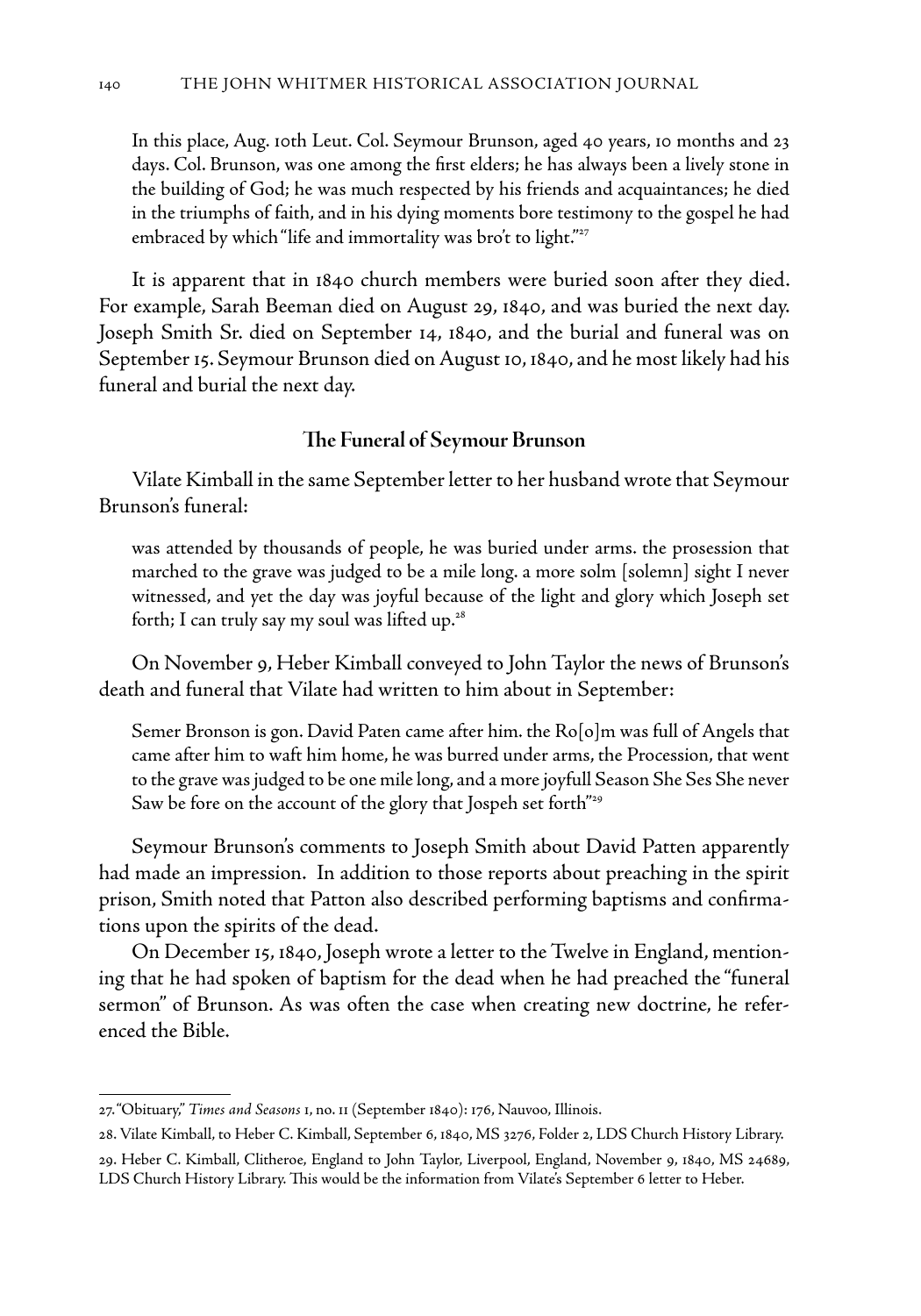St Paul endeavors to prove the doctrine of the ressurrection from the same, and says "else what shall they do who are baptized for the dead["] &c &c. I first mentioned the doctrine in public while preaching the funeral sermon of Bro Seymour Brunson, and have since then given general instructions to the Church on the subject. The saints have the priviledge of being baptized for those of their relatives who are dead, who they feel to believe would have embraced the gospel if they had been priviledged with hearing it, and who have received the gospel in the spirit through the instrumentality of those who may have been commissioned to preach to them while in the prison.<sup>30</sup>

## **The First Baptisms for the Dead Performed in September 1840**

In 1854, Jane Harper Neyman<sup>31</sup> and Vienna Jacques<sup>32</sup> stopped by the Church Historian's Office in Salt Lake City and gave brief statements about their experiences concerning baptism for the dead in Nauvoo. The word "baptism" is spelled "babtism." The date "Aug 15th" was written in later.

#### Sept 13th 1840

Jane Neymon States that at the funeral of Col Seymour Brunson that Joseph Preach[e]d Seymour Brunsons funeral sermon & then first Introduced the Subject of Babtism of the Dead & said to the People I have laid the Subject of Babtism for the Dead before you you may Receive or Reject it as you choose. Sept 13th (Aug 15th)

 She then went & was babtized for her son Cyrus Livingston Neymon by Harvey Olmstead. Joseph on hearing of it at Table in the evening asked what he said on his Telling what the Ceremony was it prooved that father Olmstead had it Right

 Vaenna Jaques witnessed the same by Riding Into the River on horseback to get close so as to hear what the ceremony would be

 These statements given by Jane Neymon & Vienna Jaques in history office GSL City Nov 29th 1854 ½ past 10 oclock AM33

To clarify, this document states that according to Jane Neyman, Joseph first introduced the subject of baptism for the dead at Seymour Brunson's funeral, claiming that he laid the subject before the congregation and that it was up to them to receive or reject it. Then on September 13 Jane was baptized for her son Cyrus with Harvey Olmstead presiding and with Joseph's later approval. Vienna Jacques testifies that

<sup>30.</sup> Joseph Smith, letter, Nauvoo, Illinois, to the Council of the Twelve, England, December 15, 1840, Joseph Smith Collection, MS 155, Letters Sent, Box 2, Folder 4, LDS Church History Library.

<sup>31.</sup> Jane Harper Neyman (1792–1880) was baptized in 1838 and moved to Nauvoo in 1840. "Obituaries," *Woman's Exponent* 9, no. 1 ( June 1, 1880): 4–5.

<sup>32.</sup> Vienna Jacques (1787–1884) was baptized by Emer Harris on July 12, 1831. She married Daniel Shearer in 1839 in Missouri and moved to Nauvoo by 1840.

<sup>33.</sup> Jane Neyman Statements, November 29, 1854, Joseph Smith History Documents 1839–1860, CR 100 396, Box 1, Folder 45, LDS Church History Library.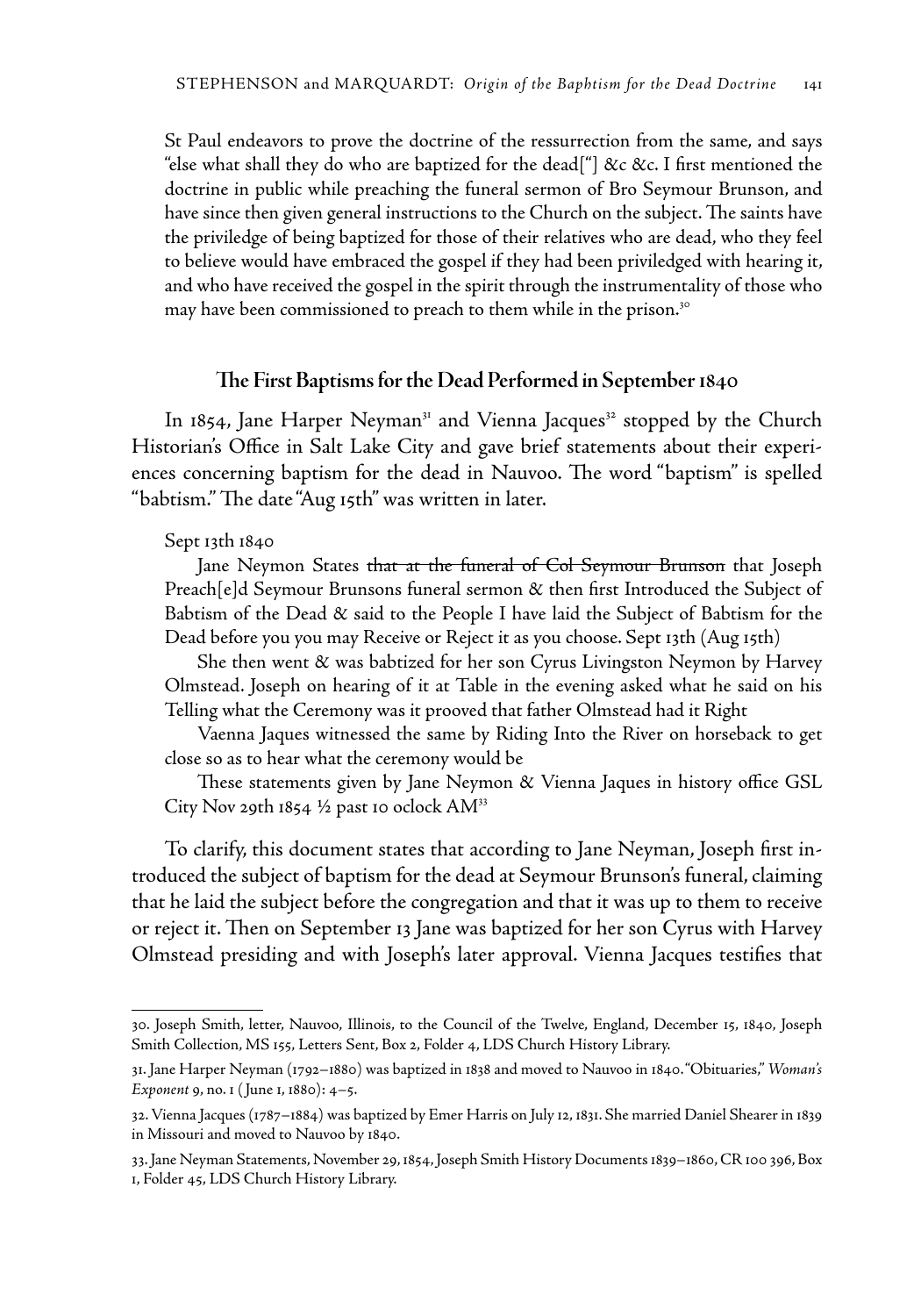she witnessed the ceremony when she rode her horse into the water to hear the ceremony.

A second document gives the death date of her husband William, September 10, 1840, and mentions she first heard Smith preach about this subject after his (William's) death:

Mrs Jane Neymon States that her husband Wm Neymon Died at nauvoo on the 10th day of Sept – they had frequently conversed together concerning their Son who had Died before they heard the Gospel on hearing Joseph Sermon which was Delivered the Sab[b]ath after her husbands Death She Immediately applied to the Elders for babtism they hesitated, but finaly Elder Harvey Olmstead consented<sup>34</sup>

The document explains that a sermon given by Joseph Smith in September after the funeral of her husband was the impetus for Jane to act as proxy for her dead son.

What appears to have transpired is that the vision of Ann Booth had been circulated among the members in Nauvoo after being sent from overseas by Brigham Young to his wife Mary Ann. This evidently inspired those like Seymour Brunson, who would become ill about the time the vision was first being discussed around the area. Through Seymour Brunson or perhaps Mary Ann Young, Joseph learned of Booth's vision and made reference to it at Brunson's funeral, although those attending did not mention anything later about hearing of baptism for the dead. With further reference to First Corinthians, Smith preached a more comprehensive sermon on the subject on September 13, 1840, following which Jane Neyman and others immediately began acting as proxies for their dead relatives and friends.

#### **Importance of the Doctrine**

According to Joseph Smith, he did indeed mention baptism for the dead at Brunson's funeral, evidently on August 11, the day after his death, and later at the church conference in October. The vision of Ann Booth may have influenced Joseph Smith in addressing some of the questions at the funeral, such as correcting the notion that spirits can be baptized in the spirit world**.** Pondering over the ambiguous passage about baptism for the dead in 1 Corinthians 15:29, Smith's conclusion was that the ordinance of water baptism is required for those who have died without the gospel (such as his brother Alvin) and that they can receive the saving ordinance by proxy through immersion by someone in mortality. If they received the gospel in the spirit prison, the baptism would serve as though they had accepted the gospel in mortality.

Joseph Smith Sr. became very ill in September 1840 and sent for his sons Joseph and Hyrum. Joseph conversed with his father and informed him that it was "the priv-

<sup>34.</sup> Ibid.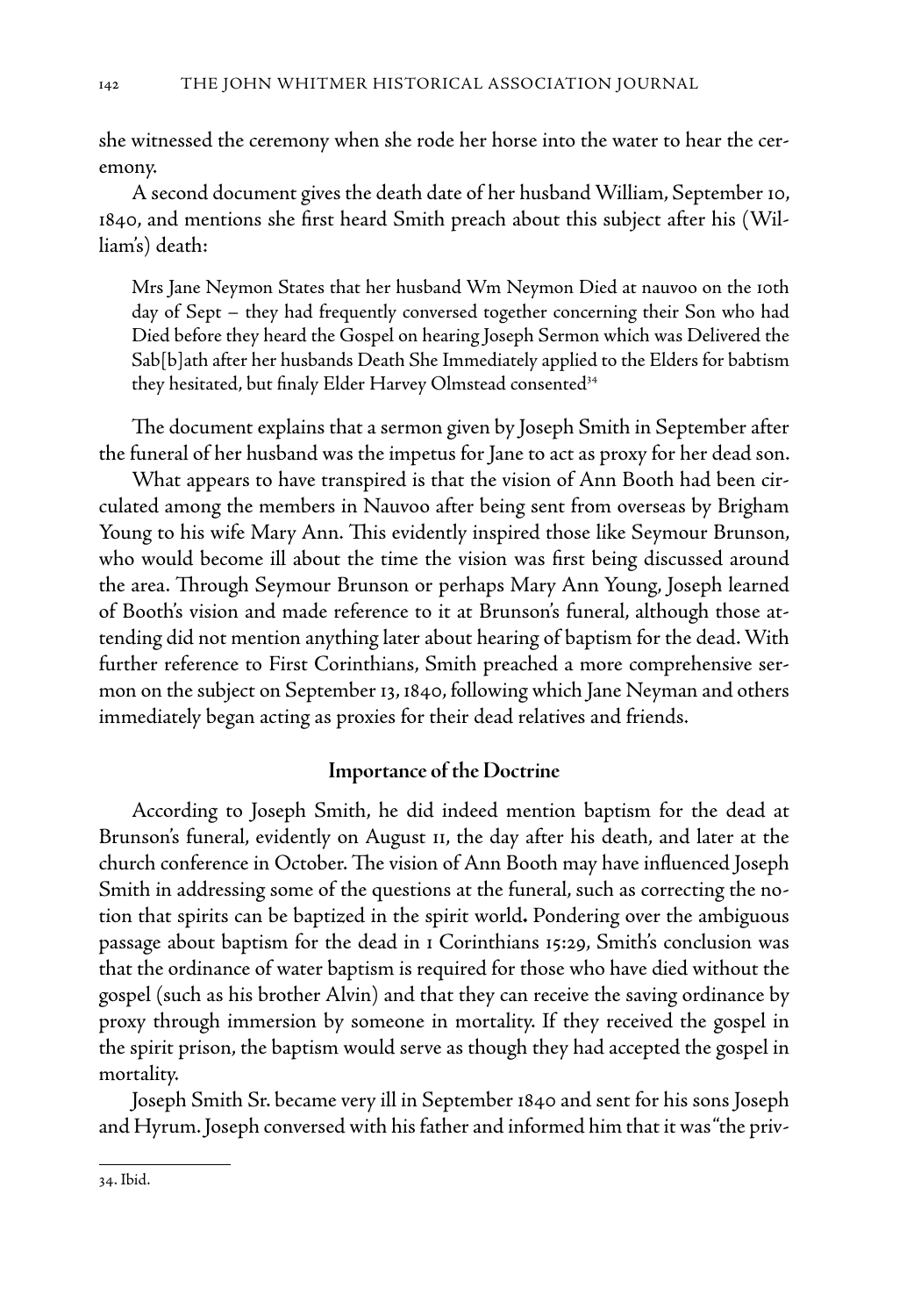ilege of the Saints to be baptized for the dead," and his father requested that Joseph "should be baptized for Alvin immediately."35 The elder Smith died on September 14 and his funeral was held the next day.

# **Statement of Simon Baker**

At some unknown date, probably in the 1850s, Simon Baker gave a speech ("15 August 1840," according to a handwritten summary). The talk spoke of a widow whose son had died without baptism. The widow was Jane Neyman whose husband William had died in September 1840. So this discourse, like the recollection of Jane Neyman, had Joseph Smith speaking in September 1840 and not in August. The following was recorded, omitting the added date:

I was present at a discourse that the prophet Joseph delivered on Baptism for the dead. He read the greater part of the 15 Chap of Cor. and remarked that the Gospel of Jesus Christ brought glad tidings of great joy, and then remarked that he saw a widow in that congregation that had a son who died without being Baptized, and this widow in reading the sayings of Jesus - 'except a man be born of water and of the spirit he cannot enter the kingdom of heaven,['] and that not one jot nor tittle of the savior[']s words should pass away, but all should be fulfilled. He then said that this widow should have glad tidings in that thing. He also said the apostle was talking to a people who understood Baptism for the dead, for it was practiced among them. He went on to say that people could now act for there [their] friends who had departed this life, and that the plan of salvation was calculated to save all who were willing to obey the requirements of the law of God. He went on and made a very beautiful discourse<sup>36</sup>

After Joseph spoke to the assembled members in September 1840, the new widow Jane Neyman applied to the elders to baptize her as a proxy for her son Cyrus, and Harvey Olmstead performed the ceremony with Joseph Smith's later approval.

# **October 1840 Conference**

On October 3, 1840, it was reported that the president of the conference, Joseph Smith, "spoke of the necessity of building a 'House of the Lord' in this place." The next day, Sunday, October 4, he again addressed the members on baptism for the dead, this time at some length. The General Conference minutes taken by Robert B. Thompson reported, "President Joseph Smith jr. then arose and delivered a discourse on the subject of baptism for the dead, which, was listened to with considerable in-

<sup>35.</sup> Lavina Fielding Anderson, ed*., Lucy's Book: A Critical Edition of Lucy Mack Smith's Family Memoir* (Salt Lake City: Signature Books, 2001), 714.

<sup>36.</sup> Joseph Smith Collection, MS 155, Box 4, Folder 4, Addresses, "15 Aug. 1840 Minutes of recollection of Joseph Smith's sermon on baptism for the dead," LDS Church History Library. The addresses in this folder are copies of discourses. The Baker statement has no date of when it was spoken or copied. Simon Baker died in 1863.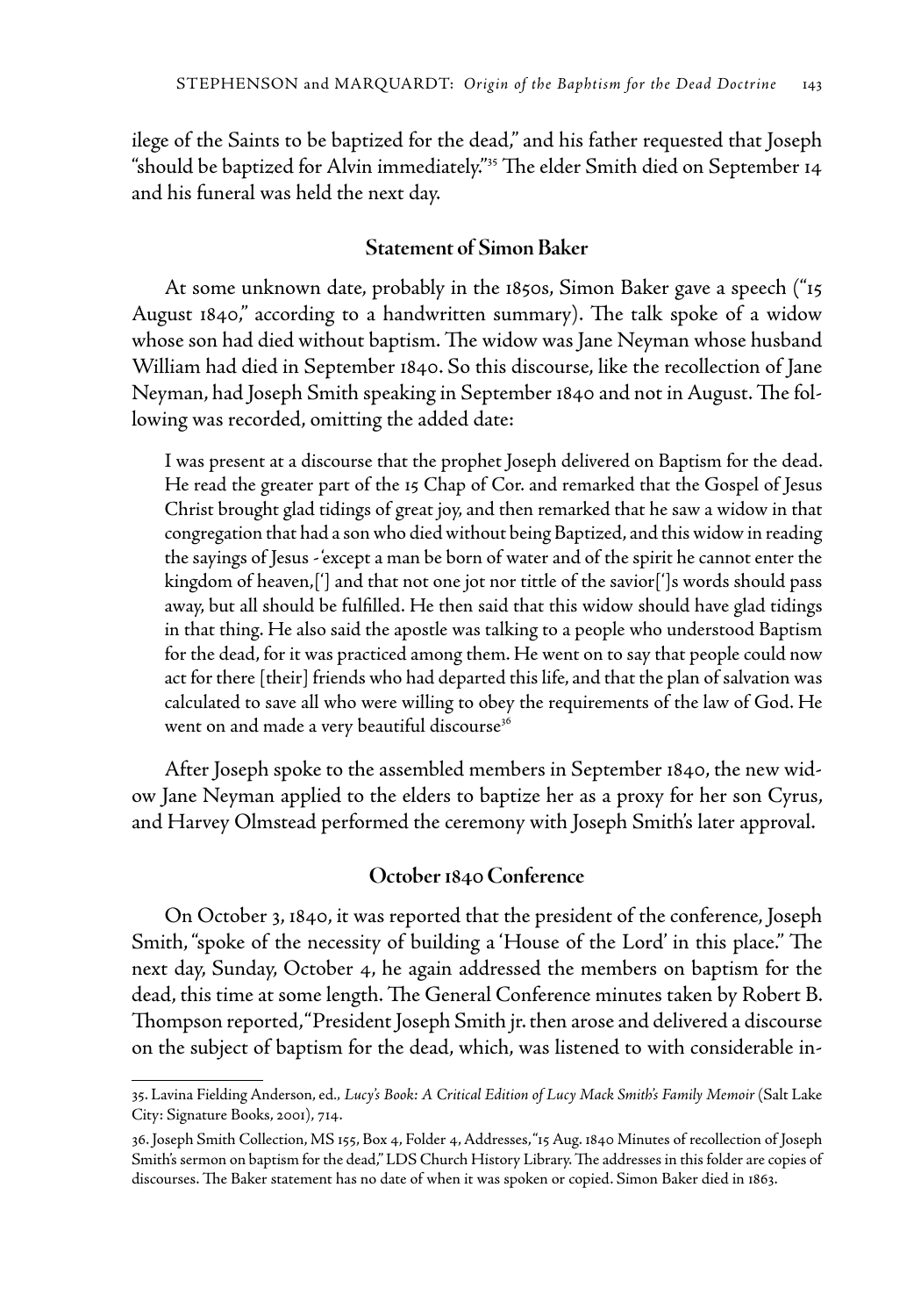terest, by the vast multitude assembled."37 According to Vilate Kimball, who wrote to her husband Heber in England a few days after the October Conference:

President Smith has open[e]d a new and glorious subject of late which has caused quite a revival in the church. that is, being baptised for the dead. Paul speaks of it, in first Corinthians 15th chapter 29th vers[e]. Joseph has received a more full explaination of it by Revelation. he says it is the privilege of this church to be baptised for all their kinsfolks that have died before this Gospel came forth; even back to their great Gran[d]father and Mother if they have be[e]n personally acquainted with them. by so doing we act as agents for them, and give them the privilege of comeing forth in the first resurection. he says they [the dead] will have the Gospel preached [to] them in Prison, but there is no such thing as spirrits [spirits] being baptised. he doesnot wholely [wholly] discard sisters Booths Vishon [Vision]; says it was to show her the neces[s]ity of being Baptised.<sup>38</sup>

She added "Since this order has be[e]n preached here, the waters have be[e]n continually troubled. During conference there were sometimes from eight to ten Elders in the river at a time baptiseing." Vilate then wrote of her own need to redeem her dead, writing that, "I want to be baptised for my Mother." Phoebe Woodruff also wrote to her husband about Smith's sermon:

Now a few words from brother Joseph sermon on the living's being baptized for the dead that they may be judged according to men in the flesh; he has learned by revelation that those in this church may be baptized for any of their relatives who are dead and had not a privalege privaledge [privilege] of hearing it this gospel even for their children, parents,  $b[r]$ others, sisters grand parents, uncles  $\&$  aunts,— but not for acquaintances unless they send a ministering spirit to their friends on earth,— this doctrine is cordially received by the church.39

Robert B. Thompson penned a letter to Heber C. Kimball the next month about what he termed as "the old doctrine of Baptism for the Dead":

You will have heard ere this of the death of our beloved Bishop Partridg[e] Bro Seymour Brunson and the patriarch of the Church Joseph Smith Senr. You will likewise probably have heard of the old doctrine of Baptism for the Dead which has been introduced by President Joseph Smith Jr. So that the Saints have the priviledge [privilege] of being baptized for their relatives and friends who have not had the priviledge of hearing the gospel while in the flesh but who probably receive it while in the spirit in prison. so that they can claim them at the ressurrection of the just. this is certainly a glorious doctrine and shews forth the gracious purposes of our God, and the grandeour of that scheme

<sup>37. &</sup>quot;Minutes of the general conference," *Times and Seasons* 1, no. 12 (October 1840): 186.

<sup>38.</sup> Vilate Kimball, Nauvoo, Illinois to Heber C. Kimball, London, England, October 11–13, 1840, MS 18732, Folder 1, LDS Church History Library.

<sup>39.</sup> Phebe Woodruff to "My Dear Companion" [Wilford Woodruff ], October 6–19, 1840, Wilford Woodruff Collection 1831–1905, MS 19509, Folder 36, LDS Church History Library.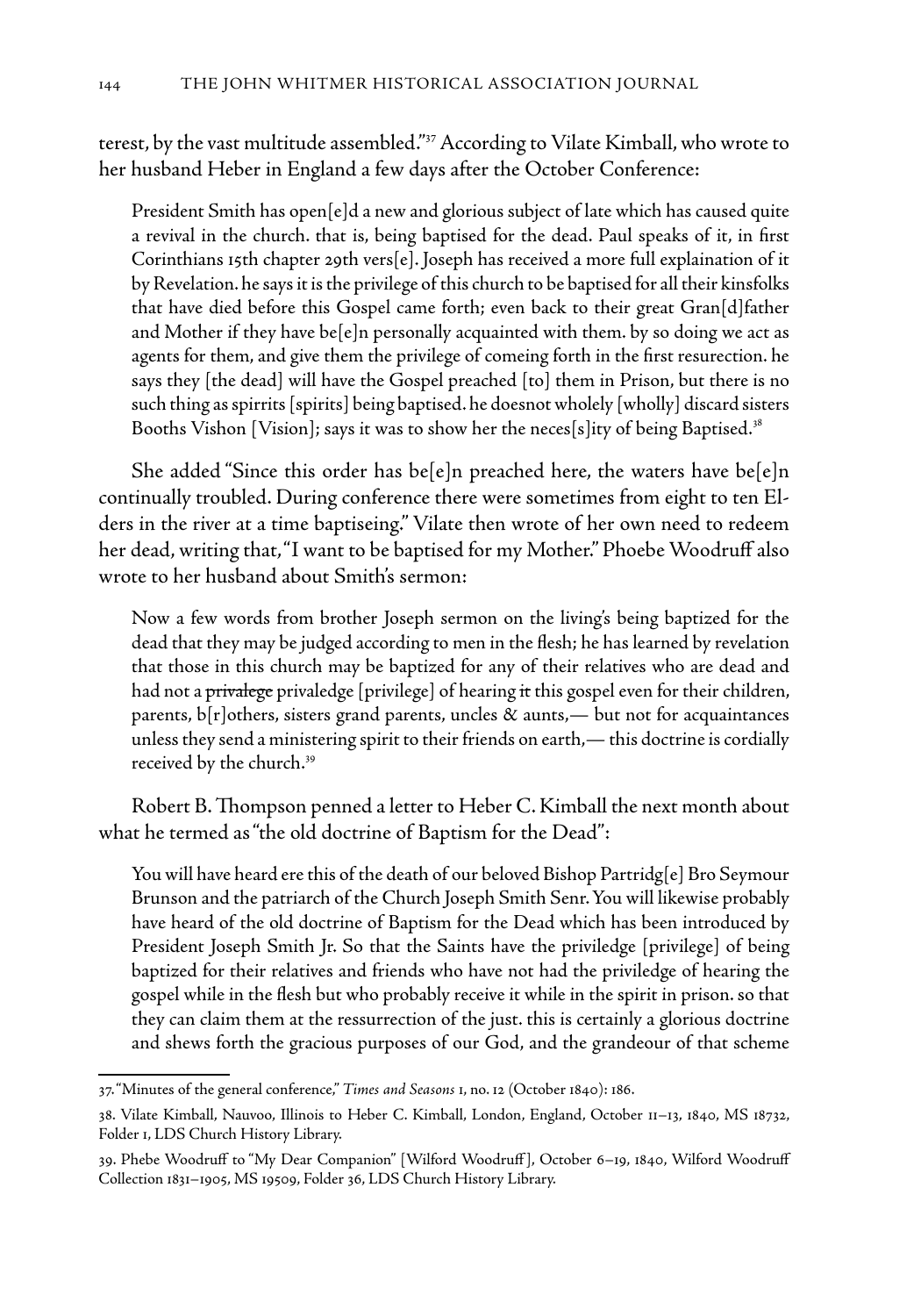which is to raise mankind from the ruins of the fall. Hundreds have allready Gone forth and been baptized for their friends who are deceased.<sup>40</sup>

Also at the October conference Robert B. Thompson read a thesis on priesthood that Joseph Smith had prepared. The essay stated that it was *through the priesthood*  that "all knowledge, doctrine, the plan of salvation and every important matter is revealed from heaven."41 This may possibly have been in answer to questions raised about Ann Booth's vision.

As such, Booth's vision may be recognized as a principal impetus for Smith to introduce proxy baptisms for the dead. But instead of baptisms taking place in the spirit world, as was the case in her vision, Joseph would proclaim that they were to be performed by the priesthood on earth.

When Joseph first explained the doctrine of baptism for the dead in the fall of 1840, he simply claimed that men and women could act as agents for their dead by being baptized for them. Anyone could be baptized for any deceased relative or friend. According to her 1854 statement, Jane Neyman was baptized for her dead son Cyrus in September 1840. Thereafter, thousands of baptisms were performed in the Mississippi River until November 1841 when a baptismal font was constructed for use in the Nauvoo Temple. Over fifteen thousand proxy baptisms were performed during this period.<sup>42</sup>

Joseph Smith would not proclaim any formal revelation on baptism for the dead until January 19, 1841, when he called for a new temple to be built, saying:

I command you, all ye my saints to build a house unto me, and I grant unto you a  $sufficient[t]$  time to build a house unto me, and during this time your baptisms shall be acceptable unto me. But behold, at the end of this appointment, your baptisms for your dead, shall not be acceptable unto me, and if you do not these things, at the end of the appointment, ye shall be rejected as a church, with your dead, saith the Lord your God.<sup>43</sup>

Smith's same proclamation mentions David W. Patten "who is with me at this time," and later declaring of Patten that, "behold his priesthood no man taketh from him." Joseph Smith Sr. was said to be sitting "with Abraham at his right hand, and

<sup>40.</sup> Robert B. Thompson, letter, Nauvoo, Illinois, to Heber C. Kimball, London, England, November 5, 1840, Heber C. Kimball Collection, MS 12476, Box 1, Folder 2, LDS Church History Library.

<sup>41. &</sup>quot;An Investigation of the Priesthood from the Scriptures," October 5, 1840, Joseph Smith Collection, MS 155, LDS Church History Library. Also in Andrew F. Ehat and Lyndon W. Cook, comp. and eds., *The Words of Joseph Smith: The Contemporary Accounts of the Nauvoo Discourses of the Prophet Joseph* (Provo, UT: Religious Studies Center, Brigham Young University, 1980), 38.

<sup>42.</sup> Susan Easton Black and Harvey Bischoff Black, comp., *Annotated Record of Baptisms for the Dead, 1840–1845, Nauvoo, Hancock County, Illinois*, 7 vols. (Provo, UT: Brigham Young University Press, 2002), 1:vi.

<sup>43. &</sup>quot;Book of the Law of the Lord," 5, MS 22507, LDS Church History Library; LDS D&C 124:31–32.